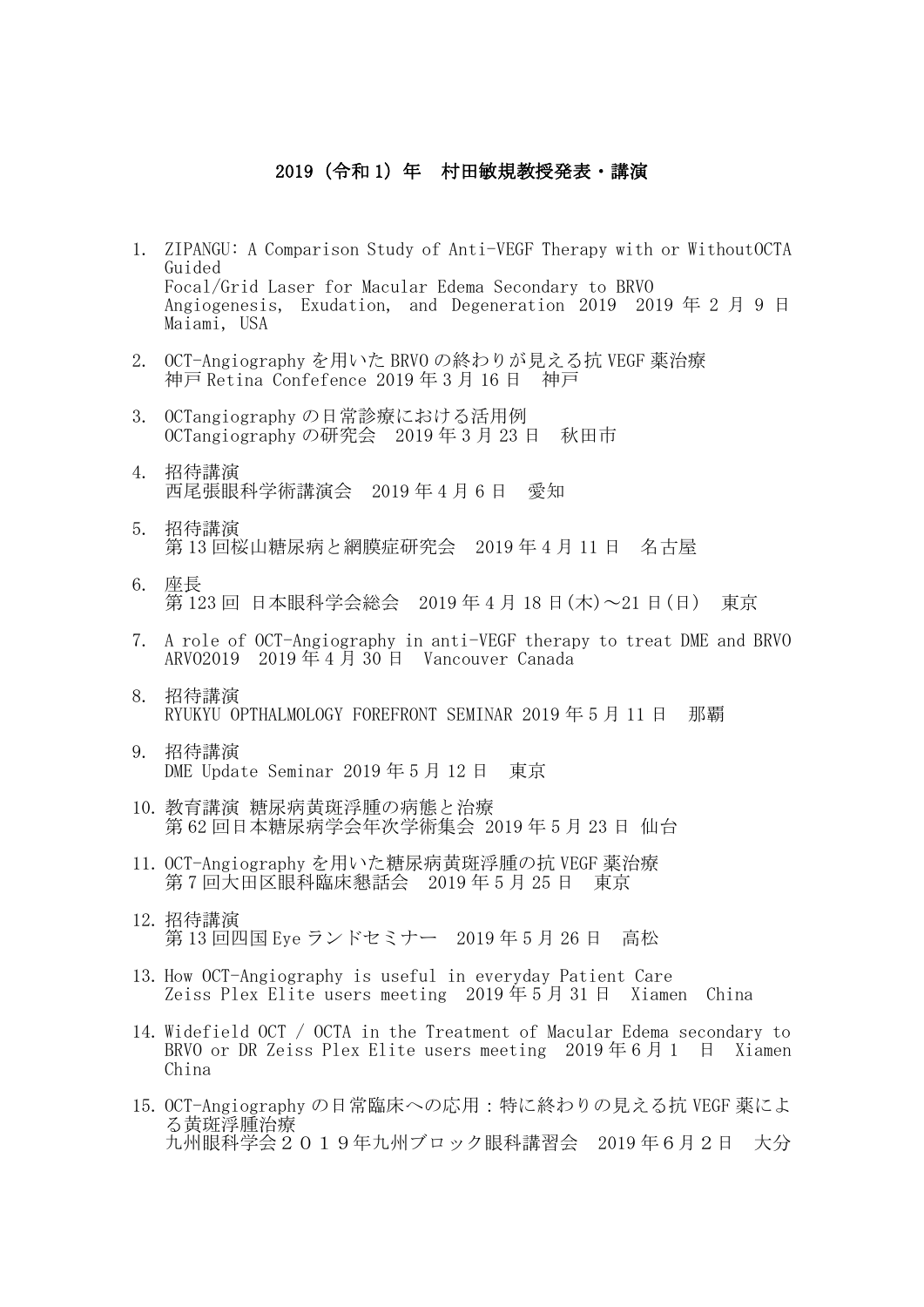- 16. OCT-Angiography を用いた糖尿病黄斑浮腫の抗 VEGF 薬治療 第 9 回代々木眼科アカデミー 2019 年 6 月 6 日 東京
- 17. 糖尿病網膜症と炎症 Global Ocular Inflammation Workshop2019 2019年6月28日~30日 札幌
- 18. Widefield OCT-Angiography in Diabetic Retinopathy and Retinal Vein Occlusion 第6回 asia pacific retinal imaging conference 2019年7月5日~6 日 ソウル
- 19. 画像解析1 (OCTA, その他)の座長 第 36 回日本眼循環学会 2019 年 7 月 19 日 札幌
- 20. Wide-field OCT angiography はなぜ必要か Japan Macula Club 2019 年 8 月 24 日 蒲郡
- 21. Transient but complete regression of branching vascular network in polypoidal choroidal vasculopathy by anti-VEGF and photodynamic therapy IOCS Conference 2019 2019 年 8 月 10 日 Portland, USA
- 22. Retina Session の座長 2th Joint Meeting of Chinese-Japanese-Korean Ophthalmologists 2019 年 9 月 7 日 蘇州、中国
- 23. 招待講演 東日本 Retina Next Generation Meeting 2019 年 9 月 21 日 東京
- 24. 糖尿病網膜症診療ガイドライン、作成の背景と舞台裏 シンポジウム3 今後知っておくべき"糖尿病網膜症診療ガイドライン" 第 34 回日本糖尿病合併症学会・第 25 回日本糖尿病眼学会総会 2019 年 9 月 27 日~28 日 大阪
- 25. 糖尿病黄斑浮腫診療アップデート 全身安全性にも目配りを ランチョンセミナー 眼科医に伝えたい糖尿病合併症の管理と全身安全性 第 34 回日本糖尿病合併症学会・第 25 回日本糖尿病眼学会総会 2019 年 9 月 28 日 大阪
- 26. Case conference of diabetic macular edema American Academy of Ophthalmology 2019 年 10 月 12 日 San Francisco USA
- 27. ZIPANGUstudy 第 73 回日本臨床眼科学会 2019 年 10 月 27 日 京都
- 28. 招待講演 Retina Meeting in Omiya 2019 年 10 月 30 日 大宮
- 29. 招待講演 2019 Ophthalmic Skill up School 2019 年 11 月 2 日 東京

招待講演